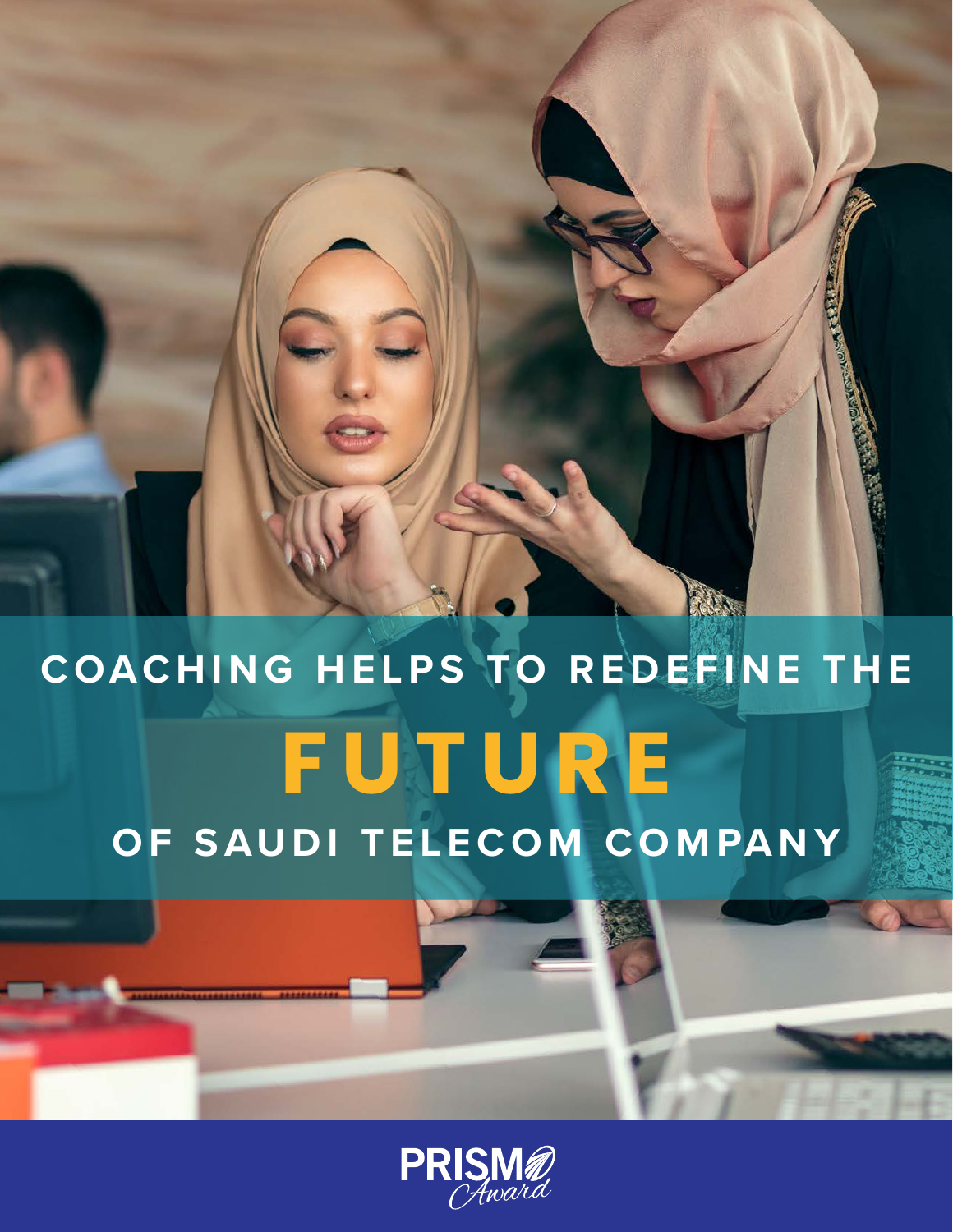

**Saudi Arabia is in the midst of an economic transformation. Seeking to reduce the country's dependence on oil, the government announced its comprehensive VISION 2030, a plan to diversify the nation's economy for the global marketplace and enable a comprehensive digital transformation. Saudi Telecom Company (STC) found itself challenged to innovate in alignment with the plan.** 

While primarily a Saudi Arabia-based telecom company, STC faced a changing landscape not only in the communications industry but also its own country and throughout the region. To address the VISION 2030 goals, STC announced its own ambitious DARE strategy to grow the company into new digital areas, such as cybersecurity and digital payments, and deploy a new 5G network beyond Saudi Arabia to the entire Middle East and Northern Africa, growing the presence and contribution of international

subsidiaries. To accelerate this digital transformation, the company embarked on a major Talent and Executive Development Program in 2016 designed to fast-track executives, directors and high potential leadership candidates. These programs included the employment and development of female candidates, thereby aligning with VISION 2030 and its women's empowerment initiatives.

Such a bold new strategy required an innovative approach to leadership development, one that encompassed coaching as a method for helping leaders pave the way forward. A newly installed and comprehensive coaching initiative was oriented toward improving the organizational culture and promoting strategic workforce development.

In the three years following its launch, STC's coaching program demonstrated broad reach across the organization. Through a team of coaches credentialed by International Coaching Federation (ICF), the program reached more than 5,000 employees through indirect manager coaching conversations and engaged over 1,500 leaders through direct coaching and

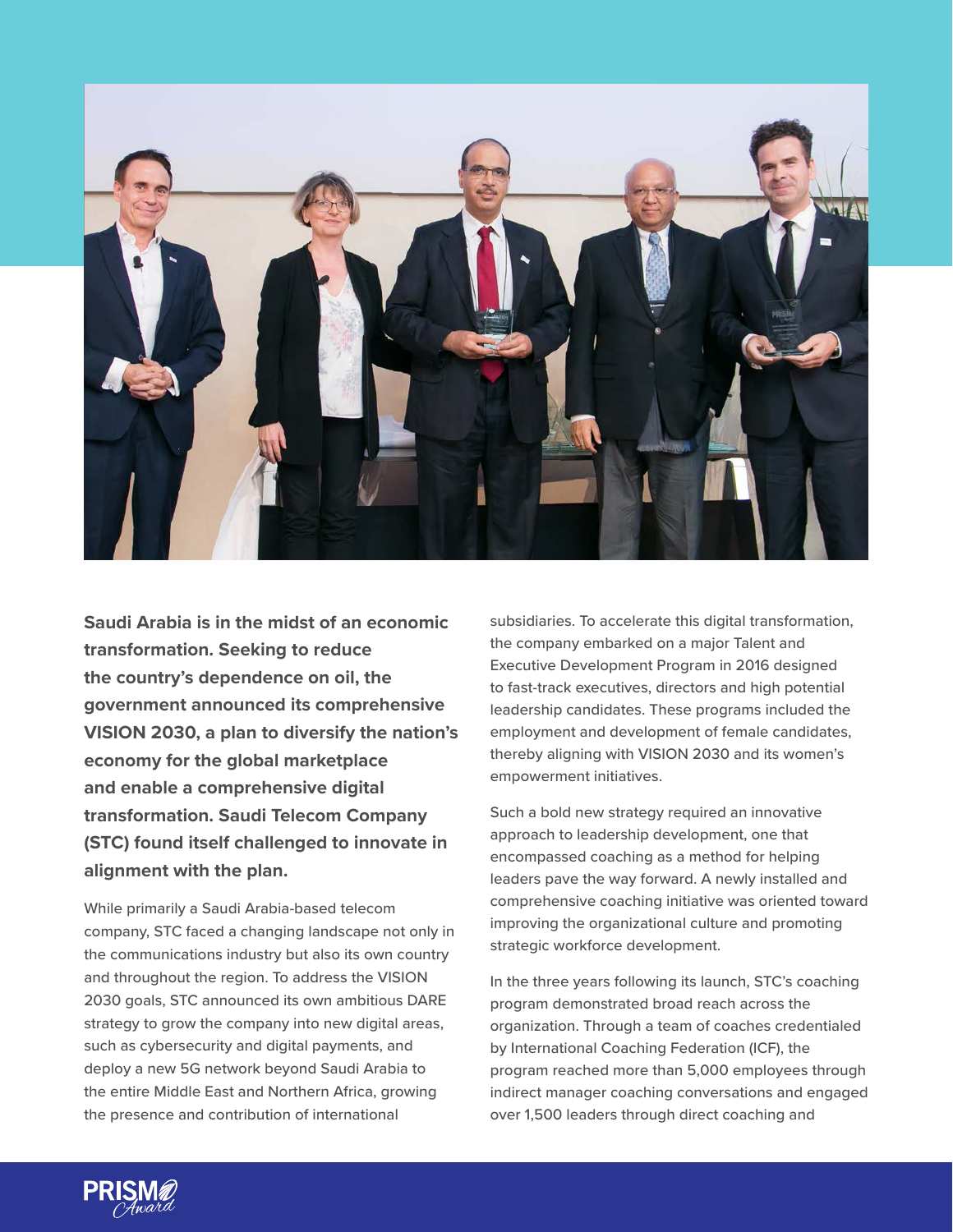coaching culture training. As a result, the organization realized tangible outcomes in its internal collaboration, out-of-the-box approaches, and opportunities for women in leadership at an unprecedented level for a Middle Eastern organization.

Recognizing the notable impacts of STC's coaching program during this period of significant change management, STC was named a finalist for the ICF 2019 International Prism Award. ICF's Prism Award program honors organizations that have achieved the highest standard of excellence in coaching programs that yield discernible and measurable positive impacts, meet rigorous professional standards, achieve key strategic goals, and shape organizational culture. (Learn more at **[coachfederation.org/prism-award](http://coachfederation.org/prism-award)**.)

## **"The coaching methodology helps leaders improve their skills and maximize business outcomes."**

*Haithem Alfaraj Senior Vice President of Tech and Operations, STC*

#### **Adapting to Support a New Strategic Plan**

On its path toward alignment with VISION 2030, STC created its new strategy called DARE, which covers aggressive growth in scope and scale. This growth cannot be achieved only through traditional methods, growth was also needed in the leadership pool which the organization can tap into to achieve its objectives. An investment in the organization's current and future executives through coaching was a key component of the process for meeting these goals.

For senior vice president of tech and operations Haithem Alfaraj, "The coaching methodology helps leaders improve their skills and maximize business outcomes. This is clearly seen in the organizational transformation of the company and its continued growth in business performance."

As leaders at all levels of the company began to utilize their coaching skills with employees, the gains of this investment were evident: STC leaders moved away from a "command and control" management style to one focused on inclusion, involvement and participation. Through individual, group and team coaching, managers and all employees became more agile. The result is an enterprise-wide culture change that improves leadership, the working environment, and personnel motivation at STC.

#### **Built for High Impact from The Top Down**

The coaching strategy at STC focuses on senior leaders across the organization, including executives, senior managers and participants of the company's High Potential (HiPo) Leadership Program. These individuals were trained by ICF-credentialed coaches to add coaching to their management style.

The program included six full-day offsite training sessions spread over the course of a year. These sessions focused on understanding the purpose of coaching, building trust and identifying group and individual areas needing development. Each day of the program included individual and group coaching sessions. In between training days throughout the year, coaching sessions also continued.

The program aimed to support the development of managers, executives and leadership talent, creating a coaching culture that trickles down throughout the organization.

"To win in the marketplace, we must first win in the workplace," said Ibrahim Balghonaim, head of succession management at STC. "We are rigorous in identifying, selecting and aggressively developing high-potential individuals who will provide STC with the required leadership capability in the years ahead."

#### **Unlocking New Ways of Thinking and Collaboration**

When STC's team planned promotions to generate awareness for its digital channels, its coaching culturesupported team brainstormed and collaborated, resulting in a creative approach, now called the annual "Digital Day" where the company completely shutter all its physical retail locations for an entire day in December.